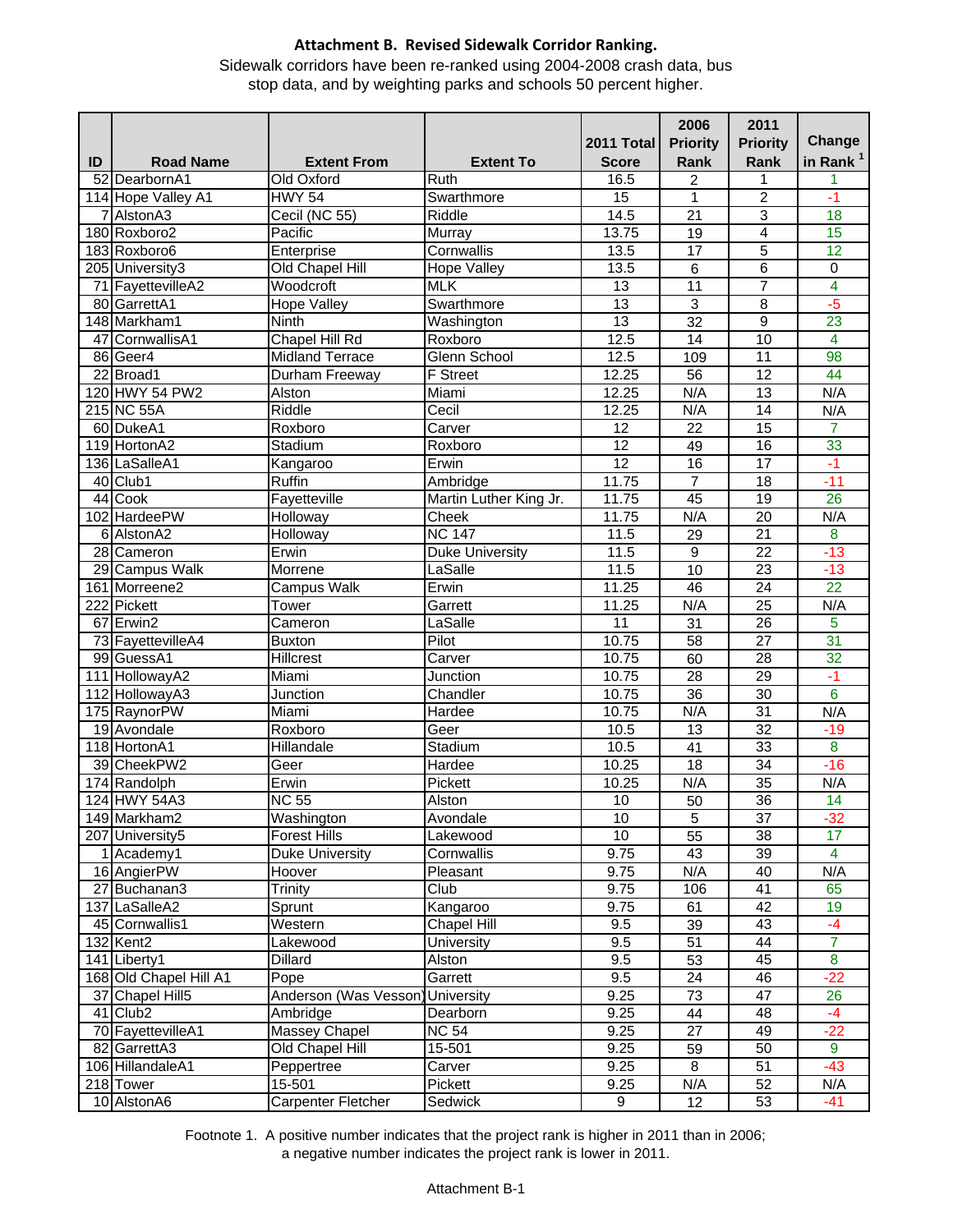Sidewalk corridors have been re-ranked using 2004-2008 crash data, bus stop data, and by weighting parks and schools 50 percent higher.

|    |                                      |                               |                               |                     | 2006                  | 2011                               |                       |
|----|--------------------------------------|-------------------------------|-------------------------------|---------------------|-----------------------|------------------------------------|-----------------------|
|    |                                      |                               |                               | 2011 Total          | <b>Priority</b>       | <b>Priority</b>                    | Change                |
| ID | <b>Road Name</b>                     | <b>Extent From</b>            | <b>Extent To</b>              | <b>Score</b>        | Rank                  | Rank                               | in Rank <sup>1</sup>  |
|    | 42 Cobb                              | Carroll                       | <b>Duke</b>                   | 9                   | 65                    | 54                                 | 11                    |
|    | 79 Freeman                           | Clayton                       | <b>Mineral Springs</b>        | 9                   | 103                   | 55                                 | 48                    |
|    | 155 Miami<br>160 Morreene1           | Angier                        | <b>Stirrup Creek</b>          | 9<br>$\overline{9}$ | 89<br>$\overline{70}$ | 56                                 | 33                    |
|    |                                      | Neal<br>Guthrie               | <b>Campus Walk</b><br>Miami   |                     | 97                    | $\overline{57}$<br>$\overline{58}$ | $\overline{13}$<br>39 |
|    | 110 HollowayA1<br>121 HWY 54 PW3     |                               |                               | 8.75                | N/A                   |                                    | N/A                   |
|    | 122 HWY 54A1                         | Highgate<br>Fayetteville      | Fayetteville<br><b>Barbee</b> | 8.75<br>8.75        | 37                    | 59<br>60                           | $-23$                 |
|    | 123 HWY 54A2                         | <b>Barbee</b>                 | <b>NC55</b>                   | 8.75                | 78                    | 61                                 | $\overline{17}$       |
|    | 135 Lakewood2                        | University                    | Blackwell                     | 8.75                | 79                    | 62                                 | 17                    |
|    | 156 MidlandPW                        | Cheek                         | Geer                          | 8.75                | N/A                   | 63                                 | N/A                   |
|    | 225 Weaver                           | Cornwallis                    | Pilot                         | 8.75                | N/A                   | 64                                 | N/A                   |
|    | 5 AlstonA1                           | Trinity                       | Holloway                      | 8.5                 | $\overline{82}$       | 65                                 | 17                    |
|    | 243 Barbee2                          | Fayetteville                  | Woodcroft                     | 8.5                 | 101                   | 66                                 | 35                    |
|    | 116 Hope Valley A3                   | Surrey                        | MLK (Was Archdale)            | 8.5                 | 67                    | 67                                 | $\overline{0}$        |
|    | 117 Hope Valley A4                   | MLK (Was Archdale)            | 15-501 Business               | 8.5                 | 15                    | 68                                 | $-53$                 |
|    | 138 Latta                            | Guess                         | Roxboro                       | 8.5                 | 68                    | 69                                 | $-1$                  |
|    | 186 RoxboroA1                        | Pacific                       | <b>Monk</b>                   | 8.5                 | $\overline{92}$       | $\overline{70}$                    | $\overline{22}$       |
|    | 223 Carver1                          | Hillandale                    | Stadium                       | 8.25                | N/A                   | $\overline{71}$                    | N/A                   |
|    | 244 Cook - Juliette2                 | Martin Luther King Jr.        | Fayetteville                  | 8.25                | 45                    | $\overline{72}$                    | $-27$                 |
|    | 64 Durham - Chapel HillA3 Cornwallis |                               | <b>University</b>             | 8.25                | $\overline{35}$       | $\overline{73}$                    | $-38$                 |
|    | 83 GarrettA4                         | 15-501                        | <b>Pickett</b>                | 8.25                | 95                    | $\overline{74}$                    | $\overline{21}$       |
|    | 90 Glendale2                         | $1-85$                        | Corporation                   | 8.25                | 120                   | $\overline{75}$                    | 45                    |
|    | 247 Hillsborough2                    | Benrose                       | Operations                    | 8.25                | 122                   | 76                                 | 46                    |
|    | 166 North Pointe                     | Woodmont                      | <b>Broad</b>                  | 8.25                | 80                    | $\overline{77}$                    | $\overline{3}$        |
|    | 213 Washington                       | Glendale                      | Urban                         | 8.25                | 63                    | 78                                 | $-15$                 |
|    | 23 Broad2                            | <b>F</b> Street               | North Pointe                  | 8                   | 64                    | $\overline{79}$                    | $-15$                 |
|    | 53 DearbornA2                        | Ruth                          | Club                          | $\overline{8}$      | 102                   | $\overline{80}$                    | $\overline{22}$       |
|    | 61 DukeA2                            | Carver                        | Murray                        | $\overline{8}$      | 30                    | 81                                 | $-51$                 |
|    | 66 Erwin1B                           | Kerley                        | Mt. Sinai                     | 8                   | 85                    | $\overline{82}$                    | 3                     |
|    | 242 Geer5                            | <b>Midland Terrace</b>        | Miami                         | 8                   |                       | 83                                 | $-83$                 |
|    | 140 Leon                             | <b>Buchanan</b>               | Glendale                      | 8                   | 113                   | 84                                 | 29                    |
|    | 197 Taylor1                          | Elizabeth                     | Holman                        | 8                   | 93                    | 85                                 | 8                     |
|    | 198 Taylor3                          | Guthrie                       | Gary                          | 8                   | 116                   | 86                                 | 30                    |
|    | 206 University4                      | <b>Hope Valley</b>            | <b>Forest Hills</b>           | $\overline{8}$      | $\overline{34}$       | $\overline{87}$                    | $-53$                 |
|    | 31 Carpenter Fletcher                | E Woodcroft Pkwy/Carp Alston  |                               | 7.75                | 20                    | 88                                 | $-68$                 |
|    | 35 Chapel Hill3                      | Prince                        | Huron                         | 7.75                | 143                   | 89                                 | 54                    |
|    | 48 CornwallisA2                      | Roxboro                       | Fayetteville                  | 7.75                | 118                   | 90                                 | 28                    |
|    | 59 Duke6                             | Cobb                          | Lakewood                      | 7.75                | 74                    | 91                                 | $-17$                 |
|    | 62 Durham - Chapel HillA1 Lakeview   |                               | Garrett                       | 7.75                | $\overline{57}$       | 92                                 | $-35$                 |
|    | $\overline{78}$ Foster               | <b>Hunt</b>                   | Monmouth                      | 7.75                | 129                   | 93                                 | 36                    |
|    | 108 Hillsborough1                    | Operations                    | LaSalle                       | 7.75                | $77\,$                | 94                                 | $-17$                 |
|    | 196 Swift                            | Duke University               | Durham Freeway                | 7.75                | 99                    | 95                                 | $\overline{4}$        |
|    | 211 Wabash                           | end                           | Plum                          | 7.75                | 175                   | 96                                 | 79                    |
|    | 2 Academy2                           | Cornwallis                    | <b>University</b>             | 7.5                 | 100                   | 97                                 | $\overline{3}$        |
|    | 68 Erwin3                            | Flowers                       | Pettigrew                     | 7.5                 | 86                    | 98                                 | $-12$                 |
|    | 230 Hillandale3                      | $I-85$                        | Fulton (NC 147)               | 7.5                 | 88                    | 99                                 | $-11$                 |
|    | 134 Lakewood1                        | <b>Chapel Hill</b>            | <b>University</b>             | $\overline{7.5}$    | 52                    | 100                                | $-48$                 |
|    | 176 RiddleA1                         | Fayetteville                  | <b>HWY 55</b>                 | 7.5                 | 42                    | 101                                | $-59$                 |
|    | 34 Chapel Hill2                      | Maplewood/Duke UniverLakewood |                               | 7.25                | 142                   | 102                                | 40                    |
|    | 57 Duke3                             | Club                          | Minerva                       | 7.25                | 119                   | 103                                | 16                    |
|    | 228 Murray                           | <b>Broad</b>                  | Roxboro                       | 7.25                | 62                    | 104                                | $-42$                 |
|    | 246 NC 55C                           | Riddle                        | Cornwallis                    | 7.25                | N/A                   | 105                                | N/A                   |
|    | 234 Sedwick2                         | <b>NC 55</b>                  | Alston                        | 7.25                | 47                    | 106                                | $-59$                 |
|    |                                      |                               |                               |                     |                       |                                    |                       |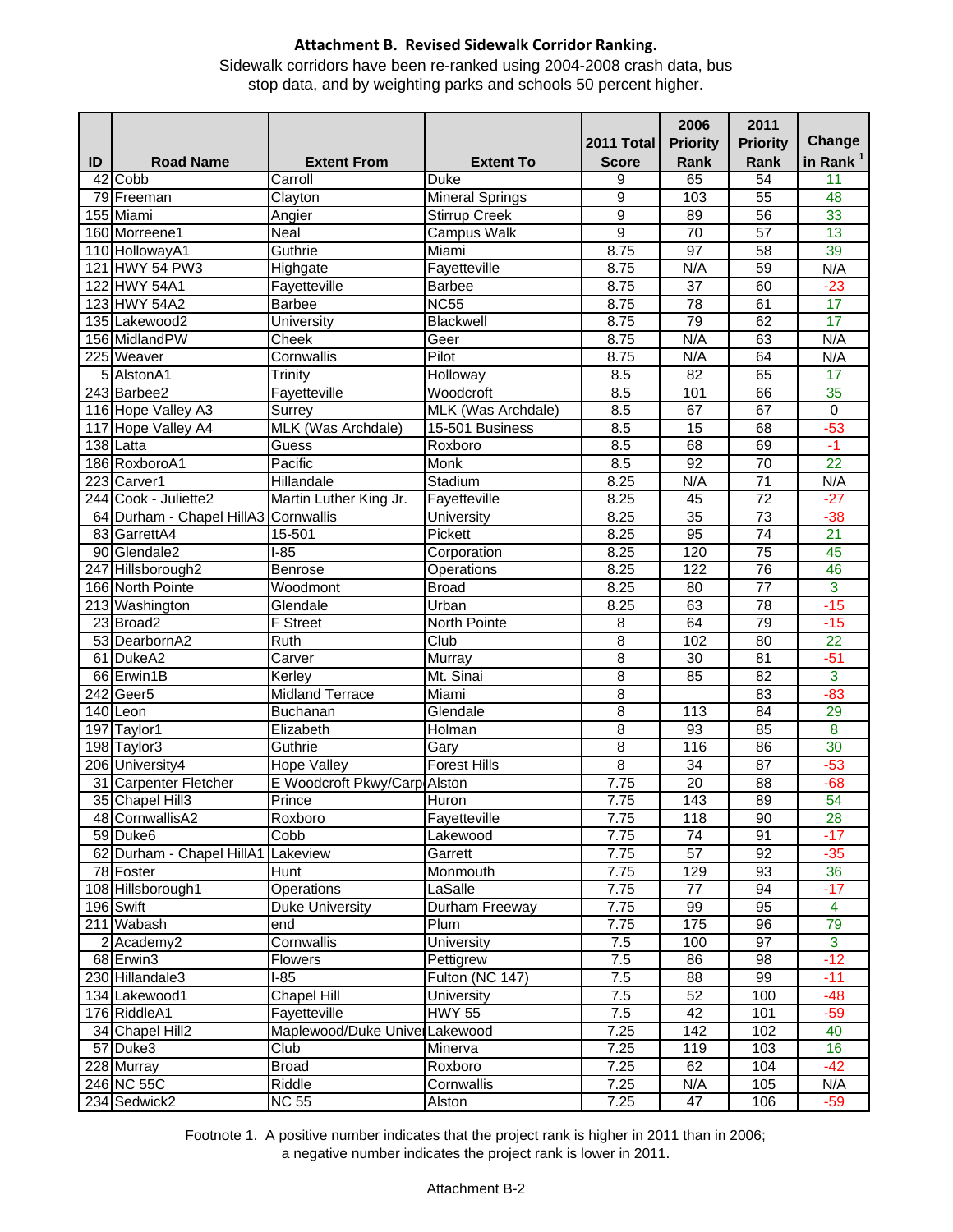Sidewalk corridors have been re-ranked using 2004-2008 crash data, bus stop data, and by weighting parks and schools 50 percent higher.

|    |                           |                             |                        |                  | 2006             | 2011             |                      |
|----|---------------------------|-----------------------------|------------------------|------------------|------------------|------------------|----------------------|
|    |                           |                             |                        | 2011 Total       | <b>Priority</b>  | <b>Priority</b>  | Change               |
| ID | <b>Road Name</b>          | <b>Extent From</b>          | <b>Extent To</b>       | <b>Score</b>     | <b>Rank</b>      | Rank             | in Rank <sup>1</sup> |
|    | 201 Umstead1              | Scout                       | Merrick                | 7.25             | 108              | 107              | 1                    |
|    | 38 Cheek                  | Hoover                      | <b>Junction</b>        | 7                | 48               | 108              | $-60$                |
|    | 113 Holt School           | Valley                      | <b>Duke</b>            | 7                | 123              | 109              | $\overline{14}$      |
|    | 131 Kent1                 | Morehead                    | Lakewood               | 7                | 126              | 110              | 16                   |
|    | 139 Lebanon               | Guess                       | Guess                  | 7                | 112              | 111              | $\mathbf{1}$         |
|    | $\overline{142}$ Liberty2 | Park                        | Miami                  | 7                | 104              | 112              | $-\frac{8}{5}$       |
|    | 145 Main                  | <b>Briggs</b>               | Gary                   | $\overline{7}$   | 114              | $\overline{113}$ | $\mathbf{1}$         |
|    | 172 Pettigrew             | Fayetteville                | <b>Briggs</b>          | 7                | 90               | 114              | $-24$                |
|    | 187 RoxboroA2             | <b>Monk</b>                 | Infinity               | $\overline{7}$   | 33               | 115              | $-82$                |
|    | 191 Shannon               | Durham-Chapel Hill          | Old Chapel Hill        | $\overline{7}$   | $\overline{71}$  | 116              | $-45$                |
|    | 210 Vickers               | Proctor                     | University             | $\overline{7}$   | 139              | 117              | $\overline{22}$      |
|    | 220 Duke University       | Cameron (NC 751)            | Swift                  | 6.75             | N/A              | 118              | N/A                  |
|    | 158 Morehead1             | Anderson                    | Shepherd               | 6.75             | 163              | 119              | 44                   |
|    | 232 Seminary              | Foster                      | Cleveland              | 6.75             | N/A              | 120              | N/A                  |
|    | 200 Trinity2              | Rosetta                     | Edgar                  | 6.75             | 81               | 121              | $-40$                |
|    | 46 Cornwallis3            | Fayetteville                | <b>NC 55</b>           | 6.5              | 66               | 122              | $-56$                |
|    | 157 Milton                | <b>Tom Wilkinson</b>        | Roxboro                | 6.5              | 69               | $\overline{123}$ | $-54$                |
|    | 182 Roxboro5              | Holloway                    | Liberty                | 6.5              | 105              | 124              | $-19$                |
|    | 56 Duke2                  | Leon                        | Club                   | 6.25             | 94               | 125              | $-31$                |
|    | 240 Durham-Chapel HillA4  | Garrett                     | Martin Luther King Jr. | 6.25             | $\overline{57}$  | 126              | $-69$                |
|    | 171 Old Oxford            | Roxboro                     | Dearborn               | 6.25             | 98               | 127              | $-29$                |
|    | 54 Dixon                  | <b>University</b>           | MLK (Was Archdale)     | 6                | $\overline{135}$ | 128              | 7                    |
|    | 103 Hart                  | Maple                       | Harvard                | $\overline{6}$   | 136              | 129              | 7                    |
|    | 129 Juniper               | Hanover                     | end of paved section   | 6                | 111              | 130              | $-19$                |
|    | 133 Knox1                 | Watts                       | Vista                  | $\overline{6}$   | 157              | 131              | $\overline{26}$      |
|    | 159 Morehead3             | <b>Duke</b>                 | Fayetteville           | $\overline{6}$   | 54               | 132              | $-78$                |
|    | 217 Clayton               | Freeman                     | Pearl Knoll            | 5.75             | N/A              | 133              | N/A                  |
|    | 50 Corporation2           | Rigsbee                     | Mangum                 | 5.75             | 171              | 134              | $\overline{37}$      |
|    | 51 Dacian                 | Buchanan                    | <b>Watts</b>           | 5.75             | 145              | 135              | 10                   |
|    | 105 Hillandale1           | Rose of Sharon              | Peppertree             | 5.75             | 96               | 136              | $-40$                |
|    | 167 Oakland               | Sprunt                      | Green                  | 5.75             | 150              | 137              | $\overline{13}$      |
|    | 179 Rose of Sharon1       | <b>Hillandale</b>           | Guess                  | 5.75             | 131              | 138              | $-7$                 |
|    | 195 Swarthmore            | end                         | <b>Hope Valley</b>     | 5.75             | 152              | 139              | $\overline{13}$      |
|    | 208 Urban                 | <b>Buchanan</b>             | Washington             | 5.75             | 132              | 140              | $-\delta$            |
|    | $32$ Casa                 | $\overline{\mathsf{Value}}$ | Horton                 | 5.5              | 155              | 141              | $\overline{14}$      |
|    | 238 Cornwallis4           | Ridge                       | Western                | $\overline{5.5}$ | 39               | 142              | $-103$               |
|    | 85 Geer3                  | Elizabeth                   | Miami                  | 5.5              | 87               | 143              | $-56$                |
|    | 125 Hyde Park             | Fern                        | Drew                   | $\overline{5.5}$ | 124              | 144              | $-20$                |
|    | 151 Maryland              | Guess                       | Club                   | $\overline{5.5}$ | 138              | 145              | $-7$                 |
|    | 163 Newby                 | Horton                      | <b>Holt School</b>     | $\overline{5.5}$ | 158              | 146              | 12                   |
|    | 165 North Bend            | Carpenter Fletcher          | Meridian               | 5.5              | N/A              | 147              | N/A                  |
|    | 177 RiddleA2              | <b>HWY 55</b>               | <b>Ellis</b>           | 5.5              | 91               | 148              | $-57$                |
|    | 178 Ridgeway              | Mathison                    | Lakeland               | $\overline{5.5}$ | 159              | 149              | 10                   |
|    | 209 Valley                | Casa                        | <b>Holt School</b>     | 5.5              | 160              | 150              | 10                   |
|    | 4 Albany                  | Sprunt                      | Indian                 | 5.25             | 140              | 151              | $-11$                |
|    | 24 Broad3                 | Eatondale                   | Carver                 | 5.25             | 141              | 152              | $-11$                |
|    | 224 Carver2               | Stadium                     | Roxboro                | 5.25             | N/A              | 153              | N/A                  |
|    | 33 Chapel Hill1           | Kent                        | Carroll                | 5.25             | 161              | 154              | $\overline{7}$       |
|    | 63 Durham - Chapel HillA2 | 15-501                      | Cornwallis             | 5.25             | 75               | 155              | $-80$                |
|    | 77 Formosa                | Pekoe                       | Concord                | 5.25             |                  | 156              | $-156$               |
|    | 81 GarrettA2              | Swarthmore                  | Old Chapel Hill        | 5.25             | 107              | 157              | $-50$                |
|    | 126 Indian                | Hillandale                  | Albany                 | 5.25             | 147              | 158              | $-11$                |
|    | 226 Junction              | Holloway (NC 98)            | Dodson                 | 5.25             | N/A              | 159              | N/A                  |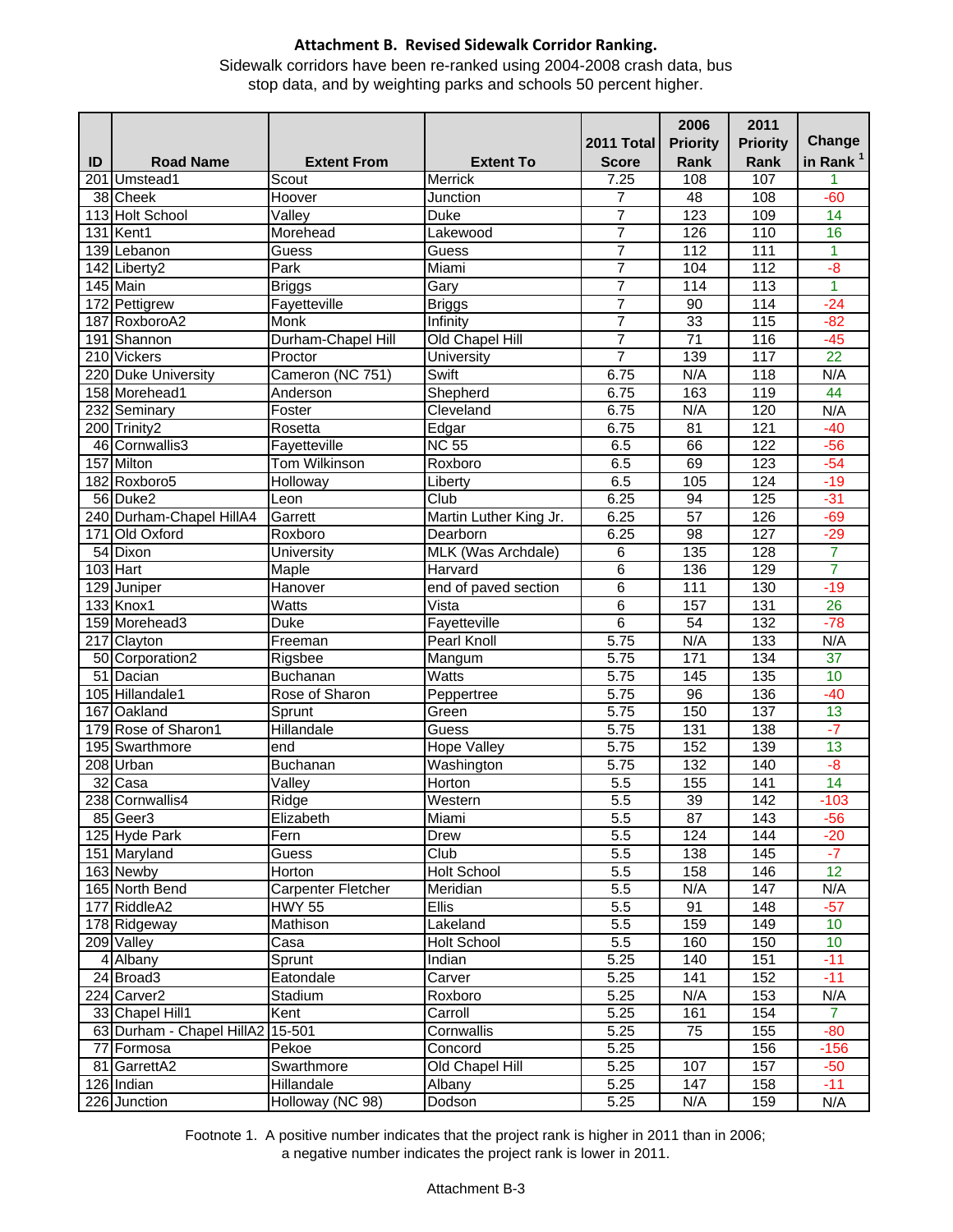Sidewalk corridors have been re-ranked using 2004-2008 crash data, bus stop data, and by weighting parks and schools 50 percent higher.

|    |                         |                     |                     |                   | 2006             | 2011            |                      |
|----|-------------------------|---------------------|---------------------|-------------------|------------------|-----------------|----------------------|
|    |                         |                     |                     | <b>2011 Total</b> | <b>Priority</b>  | <b>Priority</b> | Change               |
| ID | <b>Road Name</b>        | <b>Extent From</b>  | <b>Extent To</b>    | <b>Score</b>      | Rank             | Rank            | in Rank <sup>1</sup> |
|    | 216 NC 55B              | Carpenter Fletcher  | <b>NC 54</b>        | 5.25              | N/A              | 160             | N/A                  |
|    | 229 NC 751B             | <b>NC 54</b>        | Renaissance         | 5.25              | N/A              | 161             | N/A                  |
|    | 219 Perry               | <b>Ninth</b>        | <b>Broad</b>        | 5.25              | N/A              | 162             | N/A                  |
|    | 190 Sedwick1            | Grandale            | <b>NC 55</b>        | 5.25              | $\overline{47}$  | 163             | $-116$               |
|    | 212 Ward                | <b>Chapel Hill</b>  | <b>Forest Hills</b> | $\overline{5.25}$ | 133              | 164             | $-31$                |
|    | 8 AlstonA4              | SoHi                | Cornwallis          | 5                 | 153              | 165             | $-12$                |
|    | 11 AlstonA7             | Sedwick             | <b>TW Alexander</b> | $\overline{5}$    | 154              | 166             | $-12$                |
|    | 18 Archdale2            | Alpine              | Oak Ridge           | $\overline{5}$    | 164              | 167             | $-3$                 |
|    | 245 Cornwallis5         | <b>NC 55</b>        | <b>TW Alexander</b> | 5                 | 66               | 168             | $-102$               |
|    | 58 Duke4                | Peabody             | Memorial            | 5                 | 84               | 169             | $-85$                |
|    | 194 Sparger1            | Easley              | Stafford            | 5                 | 191              | 170             | $\overline{21}$      |
|    | 235 AlstonA8            | Riddle              | SoHi                | 4.75              | 153              | $\frac{1}{171}$ | $-18$                |
|    | 25 Buchanan1            | Old Chapel Hill     | <b>Butler</b>       | 4.75              | 170              | 172             | $-2$                 |
|    | 26 Buchanan2            | Yancey              | Main                | 4.75              | $\overline{128}$ | 173             | $-45$                |
|    | 36 Chapel Hill4         | Huron               | Anderson            | 4.75              | 117              | 174             | $-57$                |
|    | 43 Cole Mill1           | Rose of Sharon      | Hillsborough        | 4.75              | 144              | 175             | $-31$                |
|    | 221 Danube              | Hebron              | Carver              | 4.75              | N/A              | 176             | N/A                  |
|    | 55 Duke Homestead       | Carver              | Guess               | 4.75              | 193              | 177             | 16                   |
|    | 72 FayettevilleA3       | <b>MLK</b>          | <b>Buxton</b>       | 4.75              | 76               | 178             | $-102$               |
|    | 98 Guess1               | <b>Bramble</b>      | Redmond             | 4.75              | 146              | 179             | $-33$                |
|    | 164 Ninth               | Markham             | Hillsborough        | 4.75              | 149              | 180             | $-31$                |
|    | 169 Old Chapel Hill A2  | University          | MLK (Archdale)      | 4.75              | 130              | 181             | $-51$                |
|    | 170 Old Chapel Hill A3  | MLK (was Archdale)  | <b>University</b>   | 4.75              | 151              | 182             | $-31$                |
|    | 9 AlstonA5              | Cornwallis          | Carpenter Fletcher  | $\overline{4.5}$  | 83               | 183             | $-100$               |
|    | 21 Briggs               | Holloway            | Main                | 4.5               | 134              | 184             | $-50$                |
|    | 97 Gregson2             | Club                | Markham             | 4.5               | 110              | 185             | $-75$                |
|    | 115 Hope Valley A2      | Swarthmore          | Surrey              | 4.5               | 137              | 186             | $-49$                |
|    | 127 James               | Lakewood            | University          | 4.5               | 125              | 187             | $-62$                |
|    | $\overline{128}$ Jester | Alston              | end                 | 4.5               | 177              | 188             | $-11$                |
|    | 143 Luther              | Rose of Sharon      | Rose of Sharon      | 4.5               | 178              | 189             | $-11$                |
|    | 199 Tom Wilkinson       | Milton              | Roxboro             | 4.5               | $\overline{127}$ | 190             | $-63$                |
|    | 3 Acadia                | Knox                | Markham             | 4.25              | 168              | 191             | $-23$                |
|    | 241 Cole Mill2          | Sparger             | Rose of Sharon      | 4.25              | 144              | 192             | $-48$                |
|    | 49 Corporation1         | <b>Duke</b>         | Rigsbee             | 4.25              | 182              | 193             | $-11$                |
|    | 69 Everett              | Arbor               | Edgevale            | 4.25              | 172              | 194             | $-22$                |
|    | 76 Forestview           | <b>Forest Hills</b> | Lakewood            | 4.25              | 173              | 195             | $-22$                |
|    | 93 Green2               | Carolina            | Ninth               | 4.25              | 183              | 196             | $-13$                |
|    | 144 Lynn                | Holloway (NC 98)    | Miami               | 4.25              | 184              | 197             | $-13$                |
|    | 20 Barbee1              | Woodcroftt          | Herndon             | 4                 | 101              | 198             | $-97$                |
|    | 233 Cornwallis2         | Erwin               | Ridge               | 4                 | 39               | 199             | $-160$               |
|    | 91 Grandale1            | Clermont            | Scott King          | 4                 | 166              | 200             | $-34$                |
|    | 96 Gregson1             | Duke                | Club                | 4                 | 156              | 201             | $-45$                |
|    | 147 Maple2              | Taylor              | Angier              | 4                 | 167              | 202             | $-35$                |
|    | 153 Mathison            | Ridgeway            | End                 | $\overline{4}$    | 188              | 203             | $-15$                |
|    | 184 Roxboro7            | Cornwallis          | Oak Ridge           | $\overline{4}$    | 180              | 204             | $-24$                |
|    | 188 RoxboroA3           | Infinity            | Tom Wilkinson       | 4                 | 115              | 205             | $-90$                |
|    | 12 Ancroft              | Delray              | Riddle              | 3.75              | 169              | 206             | $-37$                |
|    | 87 Georgia              | Hillsborough        | Club                | 3.75              | 174              | 207             | $-33$                |
|    | 94 Green3               | Ninth               | <b>Broad</b>        | 3.75              | 162              | 208             | $-46$                |
|    | 101 Hammond             | Farthing            | Roxboro             | 3.75              | 197              | 209             | $-12$                |
|    | 231 NC 751A             | Erwin               | Roundabout          | 3.75              | N/A              | 210             | N/A                  |
|    | 84 Geer1                | Washington          | Foster              | 3.5               | 165              | 211             | $-46$                |
|    | 146 Maple1              | Liberty             | Taylor              | 3.5               | 179              | 212             | $-33$                |